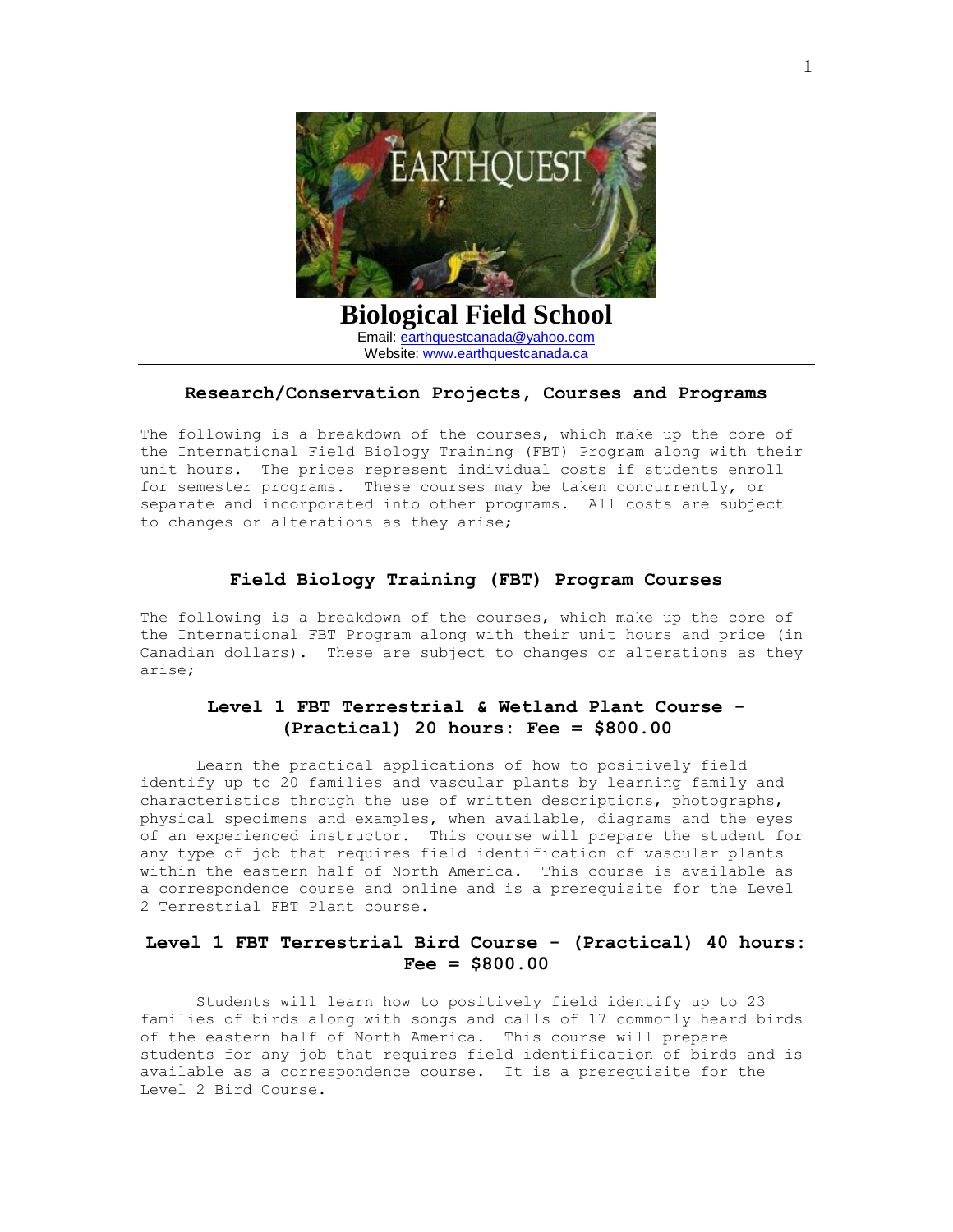### **ACCESS - Data Entry, Collection, Interpretation and Analysis - (Practical) 20 hours: Fee = \$800.00**

The compilation of field data collection procedures and entry utilizing MS ACCESS are emphasized so that students may perform basic ACCESS operations. This course is an excellent introduction to the art and science of data collection procedures for anyone who wishes to work in field biology conducting research or working as Terrestrial Ecologists and Biologists. This course is available by correspondence and is a prerequisite for the terrestrial International FBT certification courses.

# **Geographic Information Systems Applications to the Environmental Industry & Natural Heritage Systems for Biologists & Ecologists - (Practical) 20 hours: Fee = \$800.00**

Data collection techniques from natural heritage assessments and field work are applied using ArcView to generate shape files, delineate polygons and output maps for reports. Some emphasis is placed on mapping Natural Heritage Systems. Basic/Introductory GIS applications are emphasized including how to capture data and using a GPS, using GIS software, shapefile configuration and editing sessions. This is an excellent course for gaining some practical field experience and applying theory to the field situation, or working the environmental industry as a GIS Technician.

# **Level 2 FBT Terrestrial Plant Course - (Practical) 20 hours: Fee = \$800.00**

Learn how to practically and positively field identify up to 18 genera of vascular plants and 21 genera of trees/shrubs within the eastern half of North America by direct observation through field/tutorial sessions. Students should have a thorough understanding of how to positively field identify up to 20 families of vascular plants or have taken the Level 1 FBT terrestrial plant course. **Please note**, this course does not concentrate on species identification, but emphasizes similarities and differences between confusing Genera and species. This course is essential for those who wish to find employment that demands field expertise and knowledge of vascular plants. The field manual for this course is "Plant Genera of Ontario", which documents 11 families, 39 genera and 90 species of trees and shrubs in Ontario.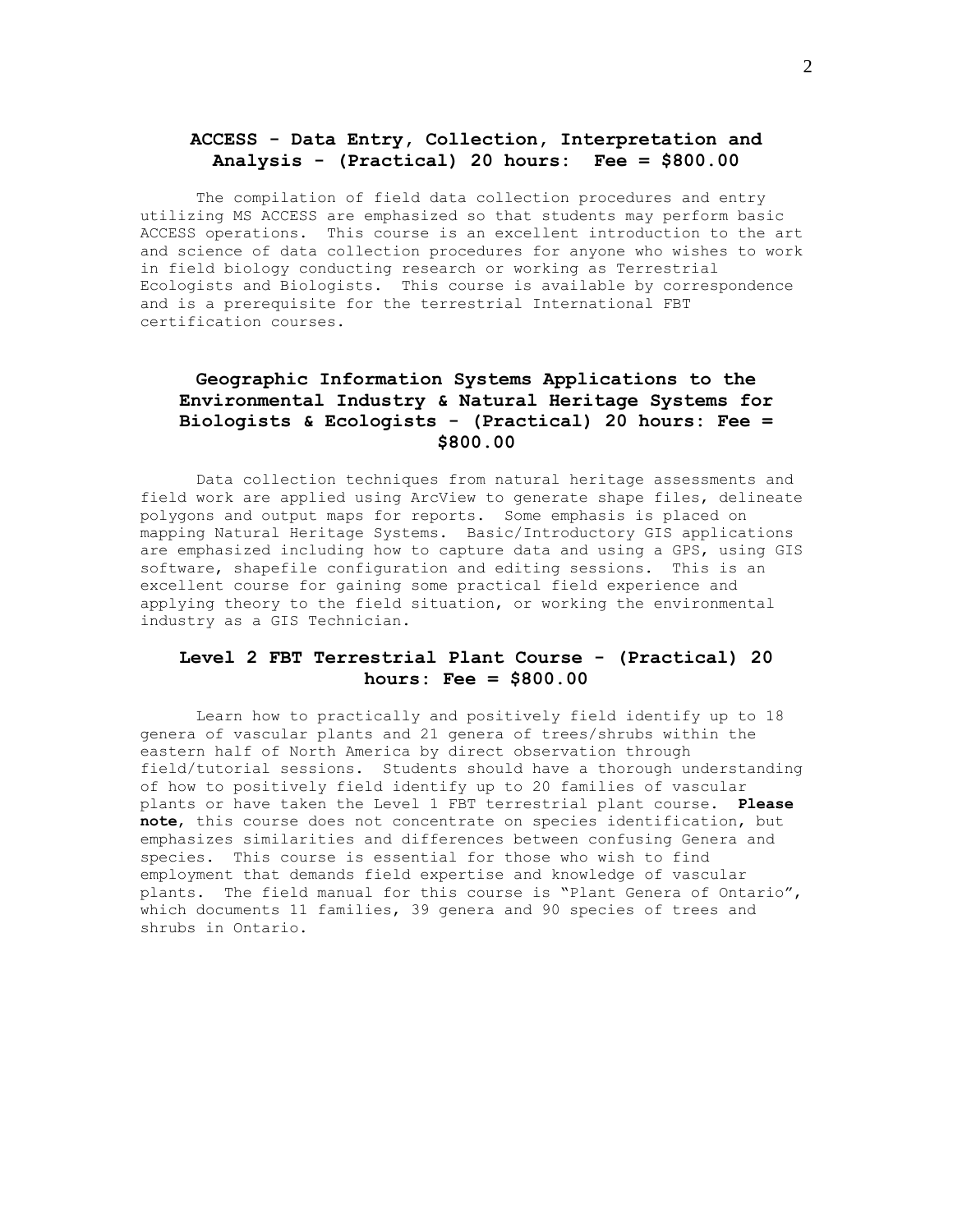### **Level 2 FBT Bird Course - (Practical) 40 hours: Fee = \$800.00**

Learn how to practically and positively field identify 15 genera of birds and up to 85 songs and calls of commonly heard birds within the eastern half of North America. **Please note**, this course does concentrate on Genera and species field identification. This is an excellent field course for learning how to identify based on visual cues such as body shape, size and the presence or absence of distinctive field marks.

# **Environmental Assessment (Practical) 24 hours: Fee = \$1500.00 CAD**

This course is designed to provide an introduction to the environmental assessment process as part of environmental consulting. The role of environmental consultants is emphasized with respect to how environmental assessments factor into their work. Breeding bird studies and Ecological Land Classification are discussed. This course should prepare people for upcoming consulting work dealing with wind turbine & solar power projects, breeding bird surveys, gas, oil and pipeline projects, etc.

#### **Bat ID & Survey (Practical) 24 hours: Fee = \$1495.00 CAD**

In response to the demand to survey bats, including the 3 newly listed endangered species we have designed a certification course which provides training in how to identify bats and perform surveys. Participants will learn about acoustic and transect surveys as part of visual survey methodology and detection. Project constraints according to Ontario Ministry of Natural Resources and Forestry guidance documents and budget will be discussed.

# **Level 1 Aquatic/wetland FBT plant course – (Practical) 16 hours: Fee = \$800.00**

This course features common aquatic/wetland plants of marshes, fens, bogs, deciduous and coniferous swamps. Emphasis is placed on identifying up to 15 – 20 families along with their habitats. It is an excellent course for those performing wetland evaluation work for Conservation authorities, the government or municipalities.

### **Level 2 Wetland FBT course – (Practical) 16 hours: Fee = \$800.00**

This course features common erosion problems encountered in valleylands of watersheds and sub-watersheds along with remedial measures and control, how to delineate and assess wetlands utilizing provincial guidance documents, along with identification. It is an excellent course for those performing wetland evaluation work for Conservation authorities, the government, environmental consulting firms or municipalities.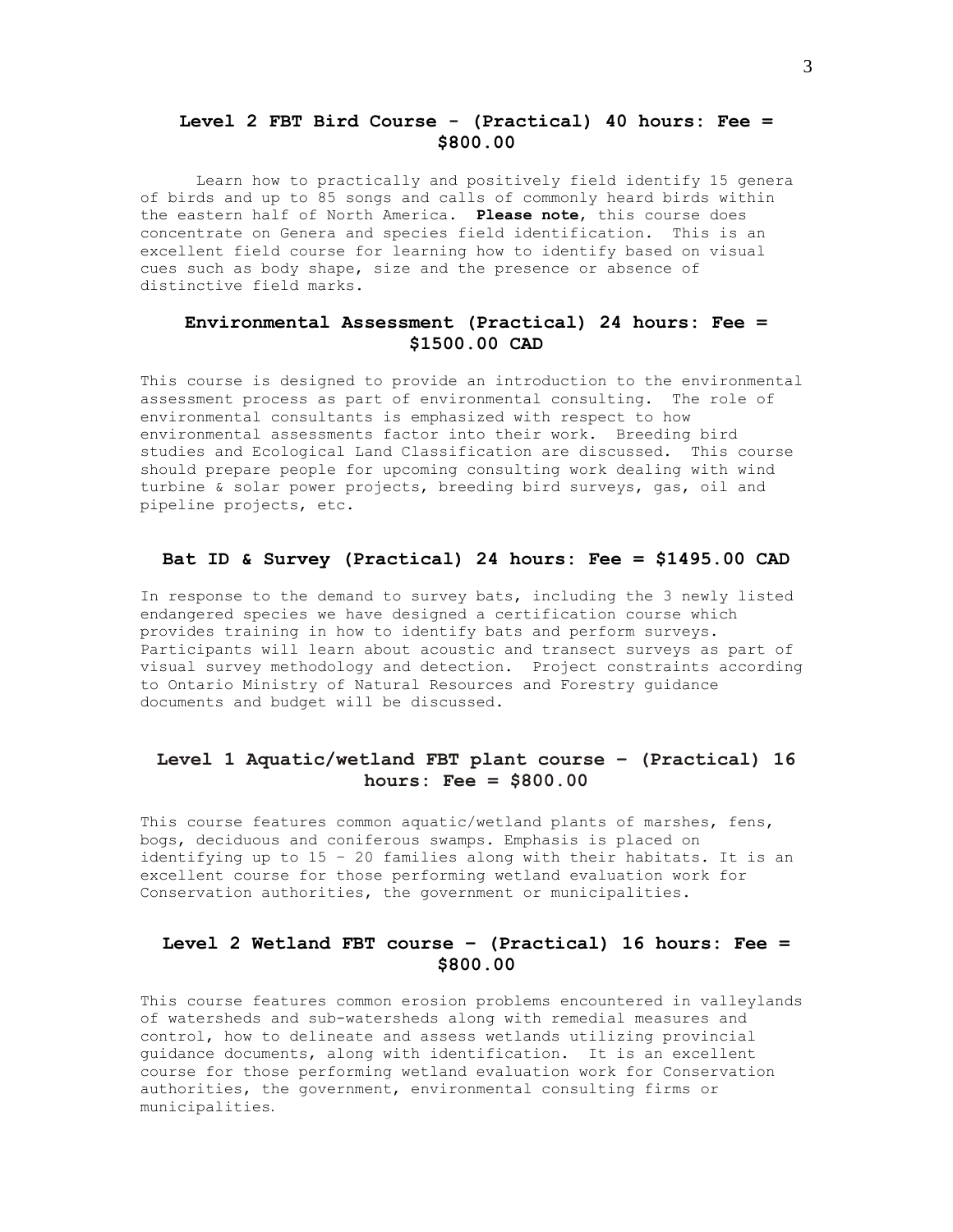#### **Specialty Courses**

#### **Medicinal plants course (Practical) 30 hours: Fee = \$800.00**

Learn the medicinal uses and properties of vascular plants; how to prepare tinctures, herbal teas and concoctions to alleviate ailments such as sore throat, tooth or head aches, depression, anxiety, etc. Plant uses from the Tharu people of southeastern Nepal and the Chocoi of Panama are emphasized. Medicinal plants as foods are also covered. This course is excellent preparation for somebody who is interested in becoming an herbal medicinalist or holistic doctor.

### **Trees and shrubs of Ontario course (Practical) 30 hours: Fee = \$800.00**

Learn 12 - 18 families and 27 genera of trees and shrubs within the 5 forest regions of Ontario, including Ontario's species at risk trees and shrubs are emphasized (endangered, threatened, vulnerable, or special concern). These are the trees/shrubs which are not emphasized well in contemporary field guides. By introducing you to flowers vs. flowering times, typical growth forms during all seasons – winter, spring, summer and winter you will acquire a large volume of field knowledge and experience, normally compiled from years of practical field work, in a very short period of time Field trips to "hotspots" are arranged to search for living specimens.

### **Level 3 FBT Grass, sedge, rushes of Ontario course (Practical) 30 hours: Fee = \$800.00**

Twenty five genera of grasses, 4 main sedge genera and the main genera of rushes are examined to account for up to 85 species in the eastern half of North America. Tall grass prairie species are also studied with a field trip to one of Ontario's largest Tall grass prairie habitats.

# **Dragonflies of Ontario course (Practical) 30 hours: Fee = \$800.00**

This course is designed to introduce students to common dragonfly families and genera typically encountered while perform consulting, wetland or ELC work within the 5 forest regions of Ontario. Roughly 25 species of Odonata are represented.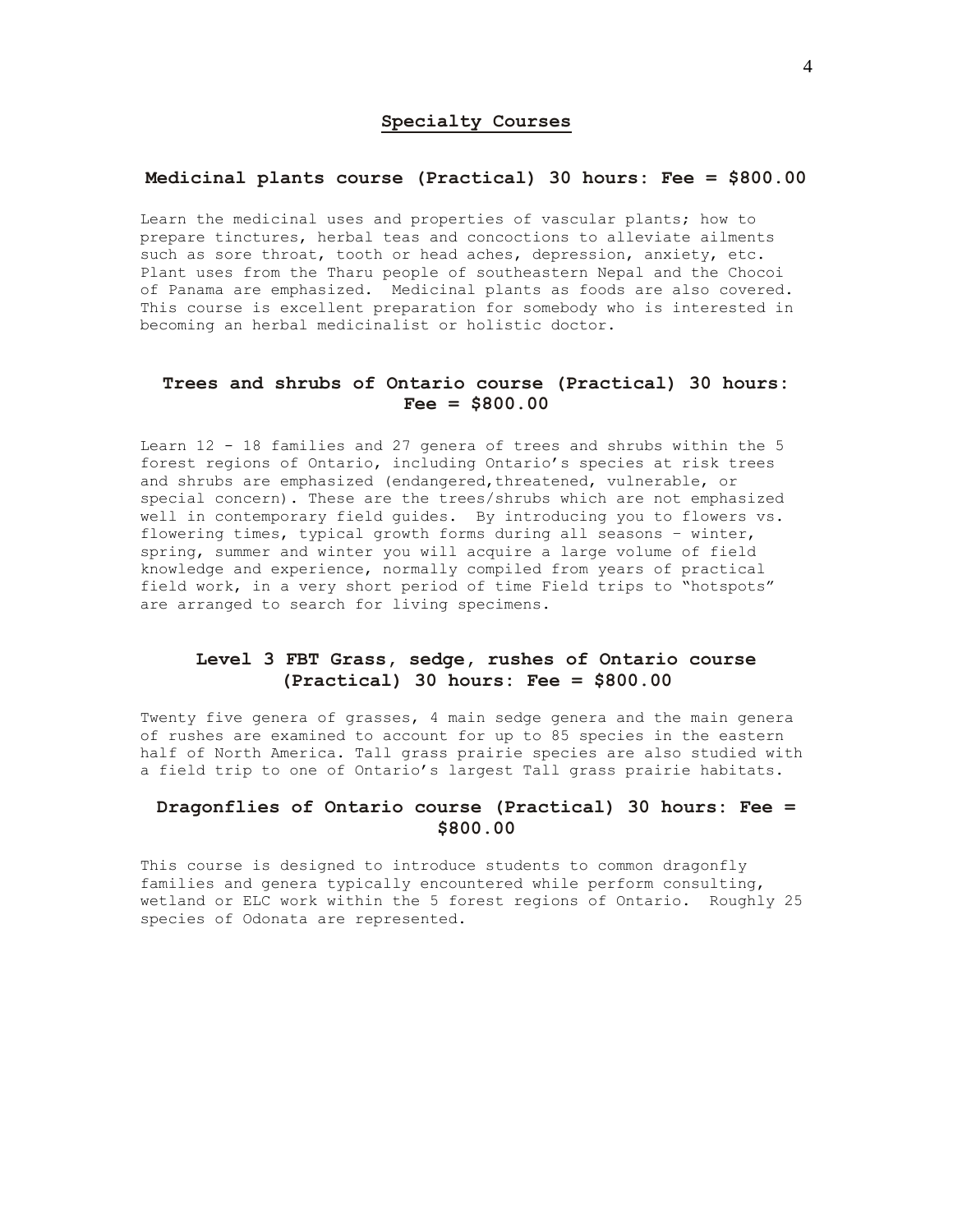## **Butterflies of Ontario course (Practical) 30 hours: Fee = \$800.00**

This course is designed to introduce students to common butterfly and some moth families and genera typically encountered while perform consulting, wetland or ELC work within the 5 forest regions of Ontario. Roughly 35 species of Odonata are represented.

# **Level 3 FBT SAR and Rare plants of Ontario (Practical) 20 hours: Fee = \$800.00**

This course is designed for restoration ecologists, Species at Risk Biologist or anybody interested in learning about Ontario's Species at Risk (SAR) plants. Field identification techniques on the species level are taught with numerous field practicums on approximately 18 - 25 SAR plants. The field manual for this course is the "SAR Trees, shrubs and wildflowers of Ontario – volume 1", which documents 26 families, 34 genera and 50 species of SAR plants.

## **Level 3 FBT Ferns of Ontario course (Practical) 30 hours: Fee = \$800.00**

Approximately 30 species of ferns are examined in this intensive field course. Extensive field trips to natural areas in search of ferns are incorporated into the course curriculum. Fern growth and reproductive processes are also investigated.

### **Level 3 FBT Asters and Goldenrods of Ontario course (Practical) 20 hours: Fee = \$800.00**

This course exclusively focuses on difficult to field identify Asters and Goldenrods which may be found in the 5 forest regions of Ontario. Approximately 13 of the 19 species of Goldenrods and 13 of the 18 species of Asters presented in our "Asters and Goldenrods of Ontario" field manual will be covered. Students will benefit from direct observation through field/tutorial sessions with a highly qualified Instructor. Students should have a copy of our "Asters and Goldenrods of Ontario" field manual available for \$100.00. Please note, this course is an intensive field course with a considerable amount of hiking built into it's structure.

# **Mushroom and Fungi Families of Ontario; A course on field identification (Practical) 30 hours: Fee = \$800.00**

You will learn how to field identify 19 common mushroom and fungi families of Ontario which are typically found while conducting inventory work. A spore print collection is required to pass this course.